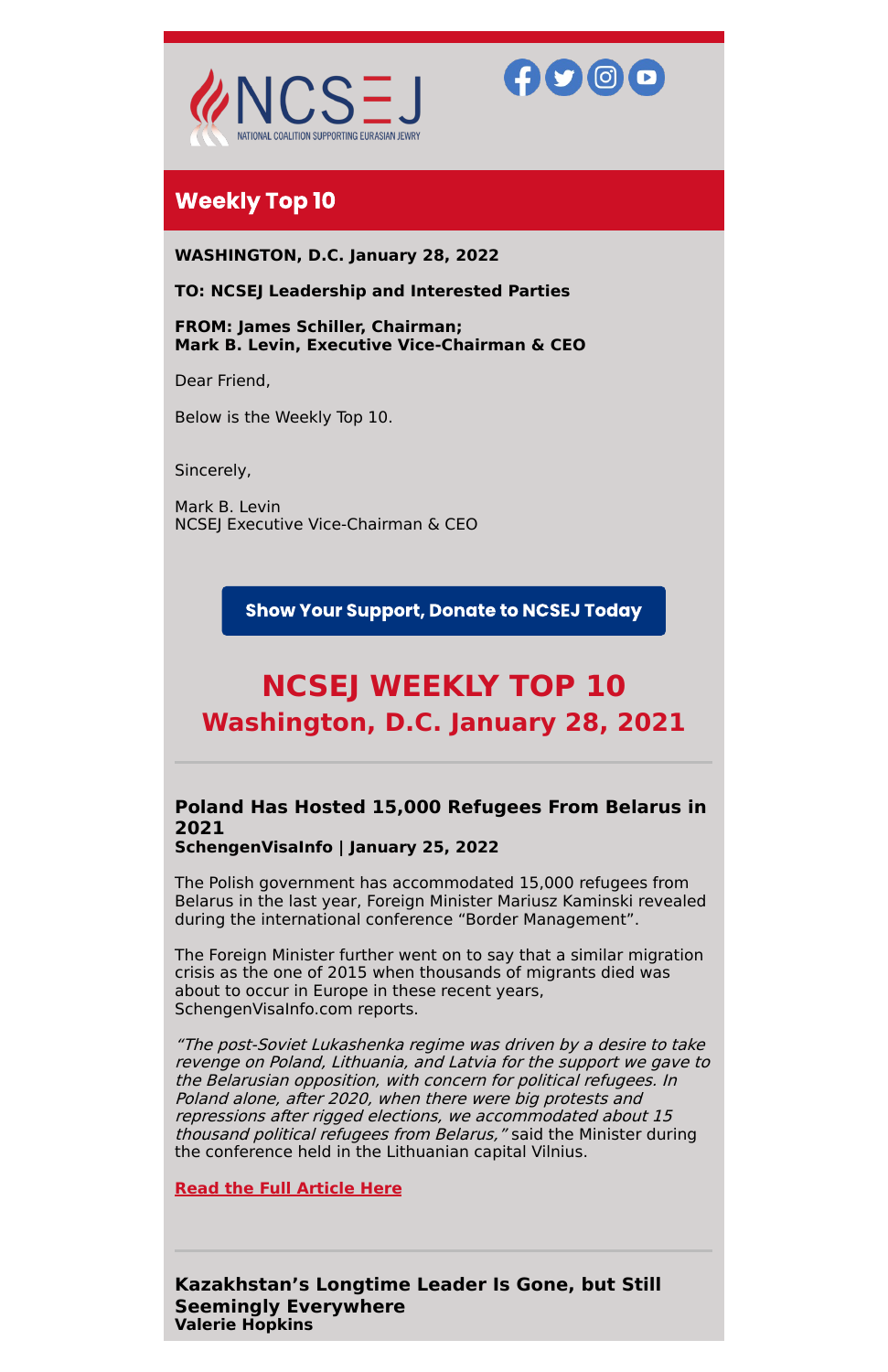#### **The New York Times | January 25, 2022**

For three decades, Nursultan Nazarbayev was seemingly everywhere in Kazakhstan, the country he ruled with an autocrat's clenched fist. The capital's airport was named after him, as were the city's best university, a group of elite high schools throughout the country, well-endowed foundations and wide boulevards.

Mr. Nazarbayev designed a futuristic white steel tower in the center of the city, with a gold orb on top. Inside, visitors can place their hands in a giant gold relief of Mr. Nazarbayev's own hand, his fingers pointing out the plate-glass windows to his presidential palace in the distance. He stepped down as president in 2019 after 28 years, but retained power and influence as the official "Leader of the Nation." His rubber-stamp Parliament renamed the capital city in his honor.

It was an open secret that he was the one still calling the shots.

## **Read the Full [Article](https://www.nytimes.com/2022/01/25/world/europe/kazakhstan-nursultan-nazarbayev.html) Here**

#### **Romania is ready to host increased NATO troops if needed, president says Reuters | January 26, 2022**

Romania is in talks with the United States and France over ways to enhance their troop count in the country and was ready to host an increased NATO military presence, President Klaus Iohannis said on Wednesday.

The U.S. Department of Defense said on Monday it put about 8,500 American troops on heightened alert, awaiting orders to deploy to NATO's eastern flank should Russia invade Ukraine. France has also offered to send more troops if needed.

"I have been constantly saying we are ready to host an increased allied presence on our territory," Iohannis said. "Following the announcements made by the United States and France we are in contact with the two allies to establish concrete ways to realise their military presence."

#### **Read the Full [Article](https://www.reuters.com/world/romania-is-ready-host-increased-nato-troops-if-needed-president-says-2022-01-26/) Here**

**Ukraine Sees Russian Hand In Spate Of Bomb Scares At Schools Nationwide Nina Bakhmach RadioFreeEurope/RadioLiberty | January 26, 2022**

Shortly after noon on January 24, thousands of teachers and students at the schools of this city of some 285,000 people were hastily evacuated in the wake of an anonymous bomb threat. The children at one downtown preschool were napping when the alarm was sounded.

"We got the report and rushed all the children and employees out of the building," Viktoria Oleksiyenko, director of preschool No. 26, told RFE/RL's Ukrainian Service. "It took about six minutes to get all the children out. They had been sleeping, and we quickly got them dressed and outside. Then we called all the parents, and they came to pick up their children."

Similar scenes played out across the city, which is located less than 100 kilometers from Ukraine's border with Russia.

**Read the Full [Article](https://www.rferl.org/a/urkaine-bomb-scares-russia/31672638.html) Here**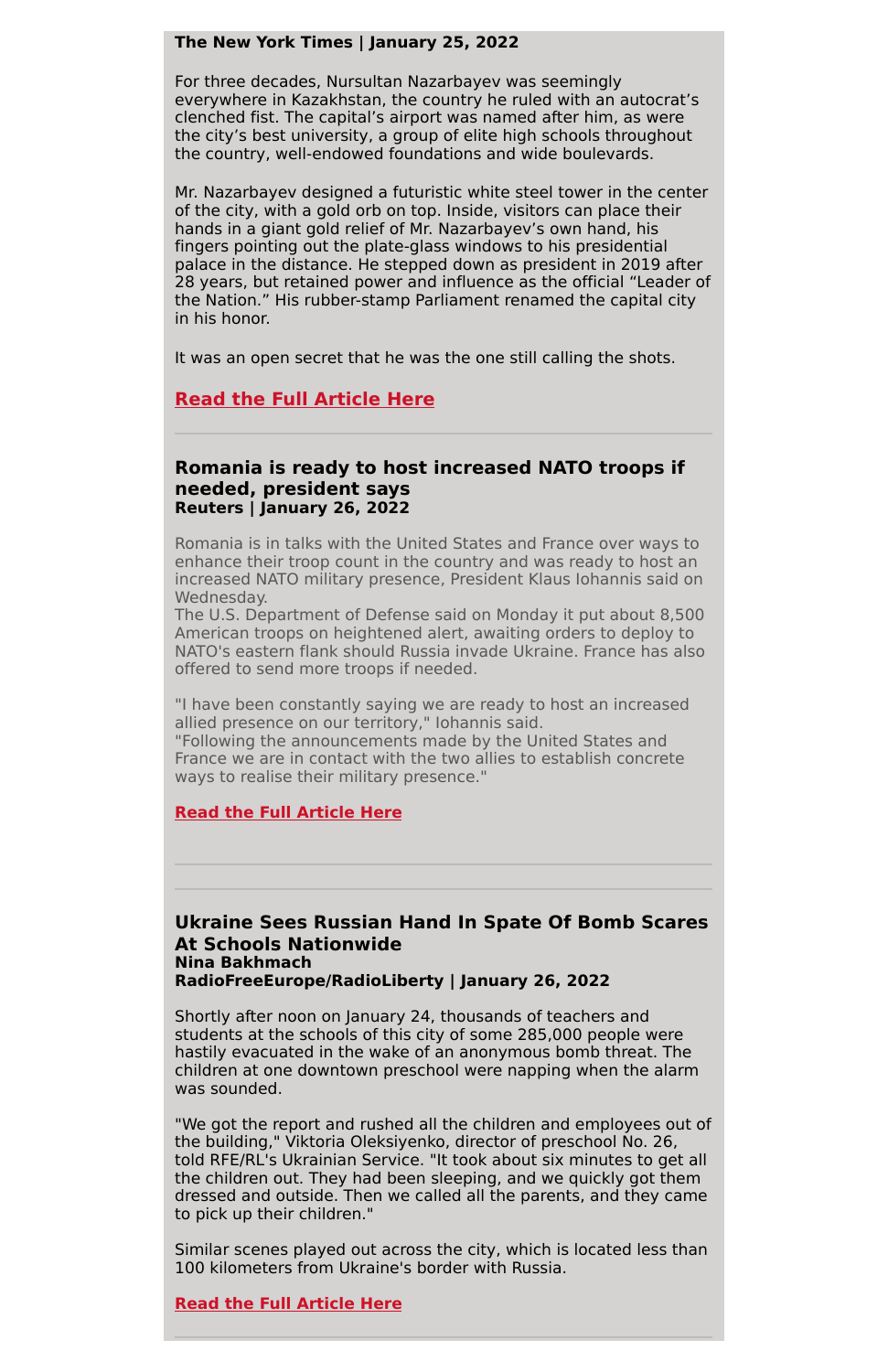#### **The West Sounds The Alarm On Russia. Ukraine Sends A Different Message: Keep Calm And Carry On**. **Mike Eckel**

# **RadioFreeEurope/RadioLiberty | January 26, 2022**

Listen to the message from Washington and other Western governments about the intensifying threat from Russia: An invasion is imminent.

Listen to the head of Ukraine's National Security and Defense Council and other officials, including President Volodymyr Zelenskiy, and hear a different message: Don't panic, don't exaggerate.

There's very little disagreement about what is happening on Ukraine's borders: At least 60 Russian battalion-tactical groups, more than 100,000 troops, and some of Russia's most advanced weaponry are deployed frighteningly close. In fact, Moscow has clearly opted against secrecy in what many experts say is a conscious decision to send signals to Ukraine, NATO, and the United States.

#### **Read the Full [Article](https://www.rferl.org/a/ukraine-invasion-message-calm-russia/31672869.html) Here**

#### **Russian Hybrid Threats Report: A push to recognize Ukrainian regions as independent states Digital Forensic Research Lab New Atlanticist | January 25, 2022**

As Russia's aggression in Europe heats up, the Atlantic Council's Digital Forensic Research Lab (DFRLab) is keeping a close eye on Moscow's movements across the military, cyber, and information domains. With more than five years of experience monitoring the situation in Ukraine, as well as Russia's use of propaganda and disinformation to undermine the United States, NATO, and the European Union (EU), DFRLab's global team presents the latest installment of the Russian Hybrid Threats Report.

#### **Read the Full [Article](https://www.rferl.org/a/belarus-lukashenka-constitutional-amendments/31663697.html) Here**

#### **Biden Is Learning How to Deal with Putin David J. Kramer The Bulwark | January 27, 2022**

Last week, President Biden tripped over his messaging by suggesting a "minor incursion" by Russian forces into Ukraine would not trigger a strong response from the West. Ukrainian President Volodymyr Zelensky responded by tweet: "We want to remind the great powers that there are no minor incursions and small nations."

This week, so far at least, Biden and his administration have done a much better job, not only in messaging but in action.

On Wednesday, the administration and NATO formally rejected Russian demands publicized last month that NATO close the door to membership for Ukraine and other aspiring states and return to the European security landscape of the 1990s—i.e., before the enlargement of NATO. That clear message should eliminate concerns that the administration would concede fundamental security issues and the right of countries to determine their own future and alliances.

**Read the Full [Article](https://www.thebulwark.com/biden-is-learning-how-to-deal-with-putin/) Here**